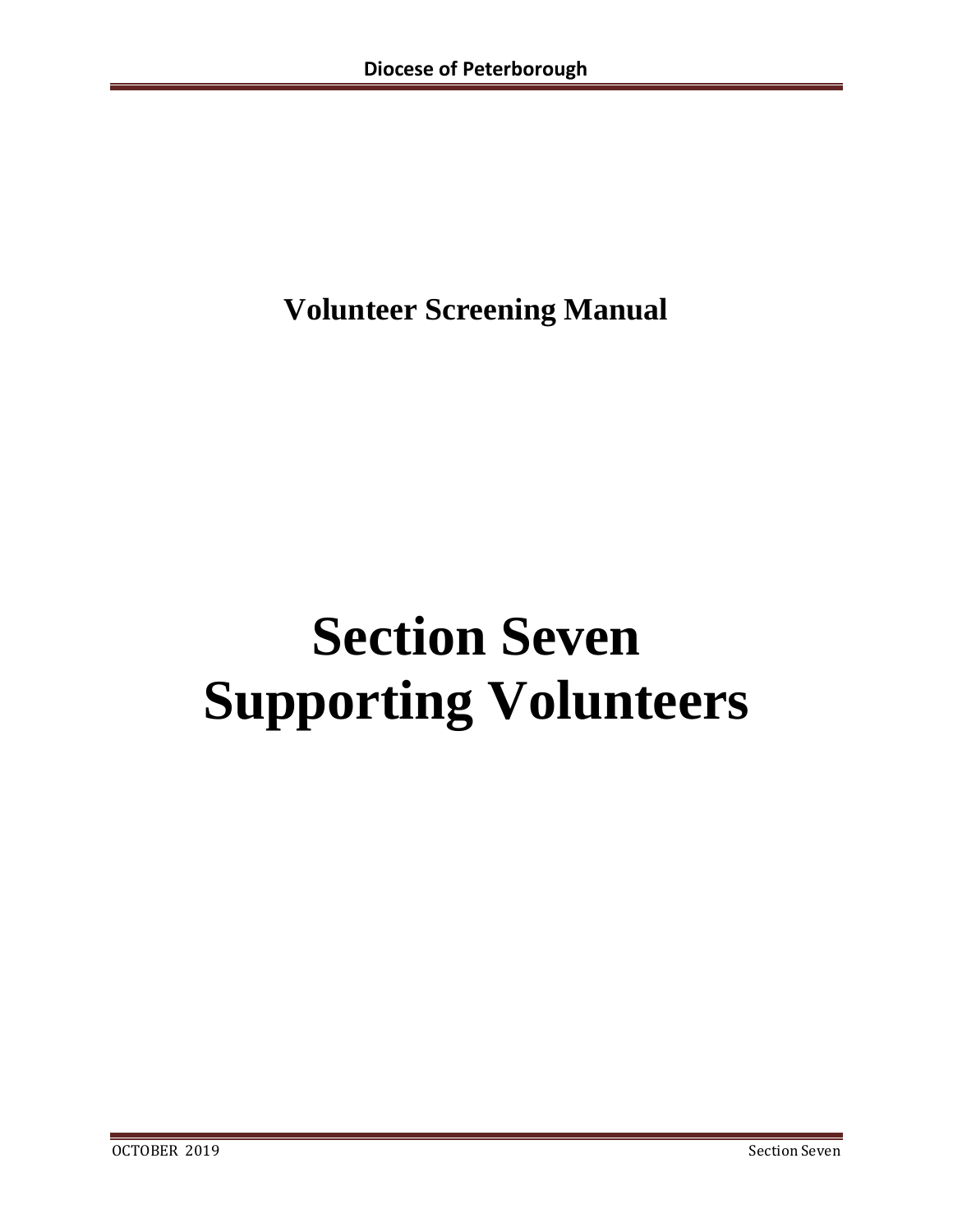# **SECTION SEVEN - SUPPORTING VOLUNTEERS**

# **Step Eight: Orientation and Training**

Orientation, training, supervision, volunteer evaluations, participant follow-up and dismissal policies are ongoing screening measures. Orientation and training are the next steps in providing ongoing support and management of risk to the volunteers. Volunteers need to be given information and support so as not to put themselves, the participants or the church at risk. It is dangerous to assume the risks end when a volunteer has been "screened". The screening process is ongoing throughout the volunteer's involvement in ministry.

# **Orientation**

Orientation provides volunteers with information on the policies and procedures that formulate activities and responsibilities. It is important to explain the limitations and boundaries of a given ministry. Policies need to be clearly understood by all volunteers, especially when working with vulnerable participants. Volunteers are to know where to obtain information or support if needed. Volunteers need to know how to respond in an emergency situation and how to report it.

Policies cannot be followed if they have not been communicated. This information is to be conveyed in two ways: verbally during an orientation session, and in writing. There are two main written tools for orientation which benefit the volunteer by clearly outlining, what is expected of him or her and the duty of the church to the volunteer: the position description and Responsible Faith Ministry Guidelines.

All volunteers are to be given a copy of:

Responsible Faith Ministry Volunteer Screening Initiative – Volunteer Guidelines.

- The screening committee is responsible for ensuring that there are sufficient copies for the parish.
- The ministry and group leaders will help the screening committees distribute the Responsible Faith Ministry Screening Volunteer Guidelines to every parish volunteer.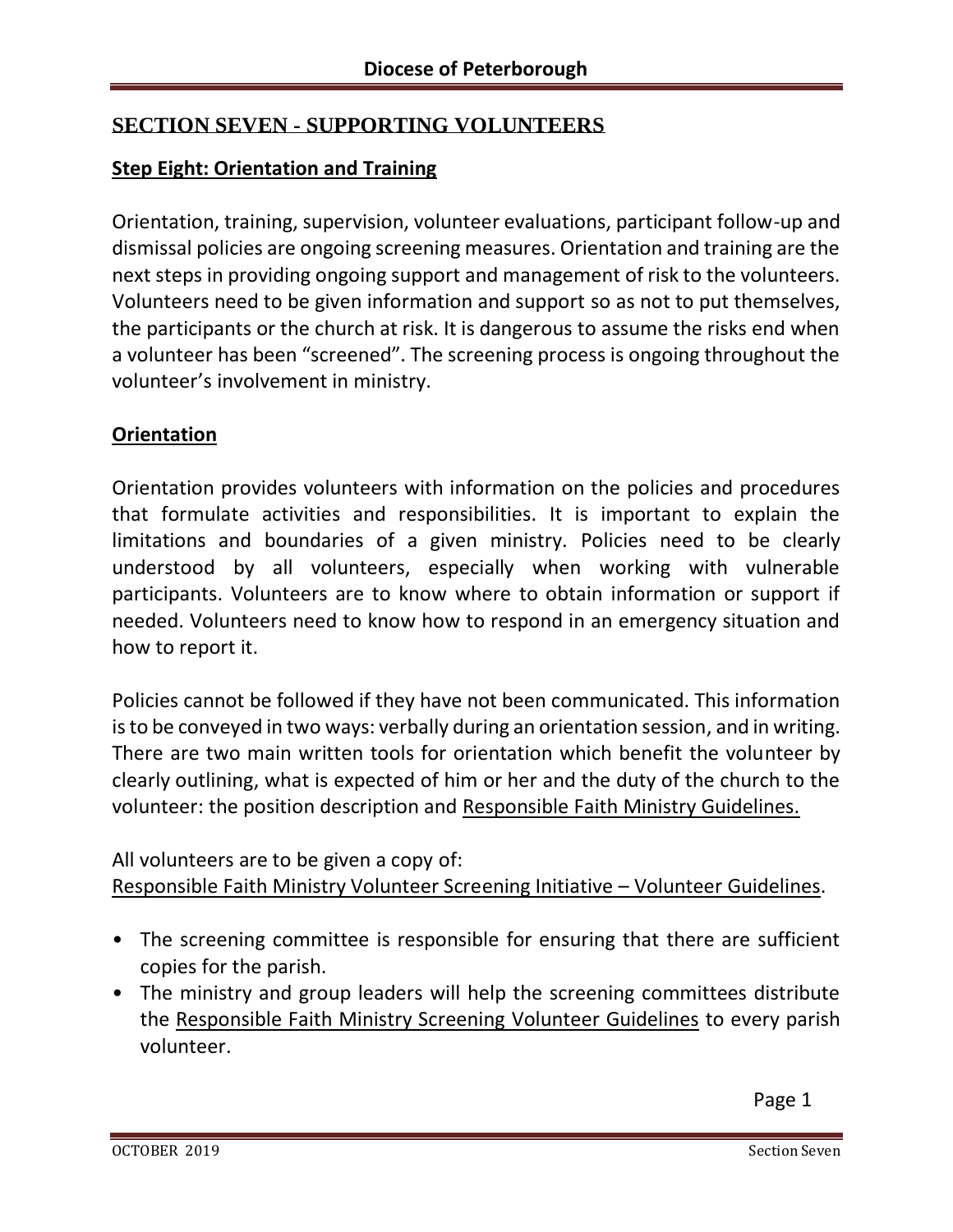• For current and new volunteers, orientation sessions are mandatory. An orientation session should be offered at least once a year. An orientation session provides volunteers with an opportunity to learn new procedures, exchange ideas and share experiences unique to a given ministry.

# **Training**

In addition to orientation, volunteers are to receive training specific to the volunteer position. Some volunteers perform very straightforward tasks, while others carry out quite complicated or demanding ones. Volunteers must be given appropriate training to learn how to perform their activities without putting themselves or others at risk.

#### **Key Elements of Training**

- Pastors, parish teams or ministry leaders can provide orientation and training at the parish level(Orientation and training for a specific ministry can be done together)
- Volunteers are to be informed of the limitations and boundaries. Discuss the rational for these limits to make sure volunteers understand them
- The volunteers need to know that measures are in place if boundaries are overstepped. Explain the guidelines for reassigning, or removing a volunteer as provided in this manual
- Provide new volunteers with an opportunity to interact with current volunteers and ask questions
- Have a current volunteer guide and coach a new volunteer
- Provide volunteers with the opportunity to attend workshops outside of the parish, i.e. diocesan workshops

#### **Summary**

- Orientation and training provide ongoing screening of volunteers
- Orientation and training provide volunteers with the activities and responsibilities, limitations and boundaries, as well as support needed to fulfil the ministry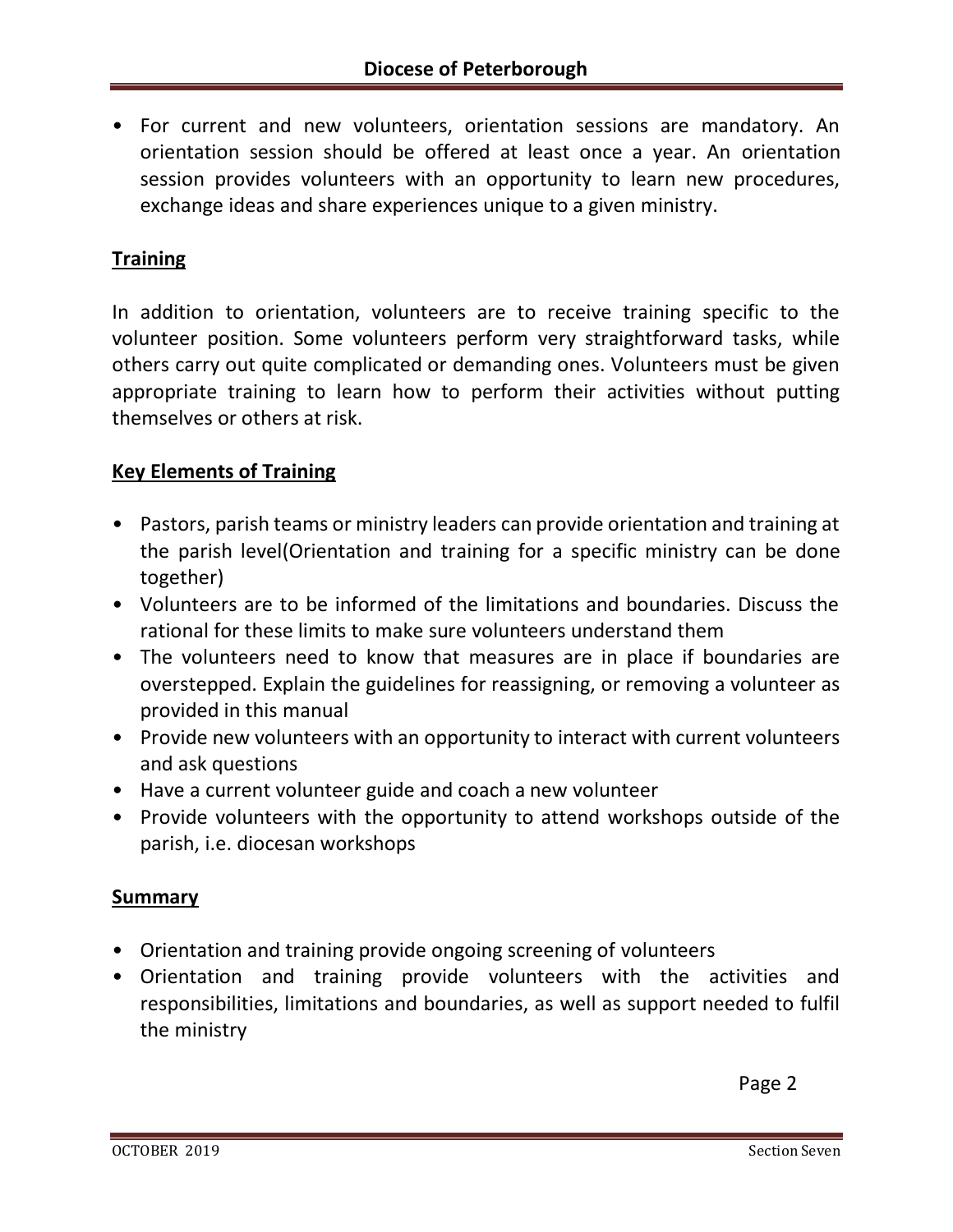• Upon completing orientation and training of volunteers in medium and high risk positions, the pastor, parish team or ministry leader inform the Screening Committee. The Parish Screening Committee must document this on the Screening Checklist on page 3 of the Volunteer Information Form 1010. The form is filed in the volunteer's confidential file.

#### **Step Nine: Supervision and Evaluation**

#### **Supervision**

Supervision is the most effective step of the screening process. The level of supervision is to be based on the level of risk involved in the volunteer position. Many positions in the parish require little or no supervision. Informal supervision already exists for many ministries. Part of the screening process is to identify current supervision practices and to establish a process of supervision where none exists. The screening committees will work with the ministry and group leaders to assess the level of supervision already in place and determine what more may be required. One of the reasons that low risk ministries such as Readers, are low risk is because the activities take place within the parish setting in view of the parishioners. For many high risk positions, however, activities take place outside the parish setting. Positions such as Eucharistic Ministers to the Sick involve the volunteer working one on one with a vulnerable parishioner in the parishioner's home.

#### **Examples of Supervision**

**Probation** Establishes a time frame, such as three months after which time the volunteer receives an evaluation Helps introduce new volunteers to the parish and activities and responsibilities of the ministry position Volunteers may use this time to determine if this is the right ministry for them Allows the ministry leader or parish team an opportunity to determine volunteers' suitability and make recommendations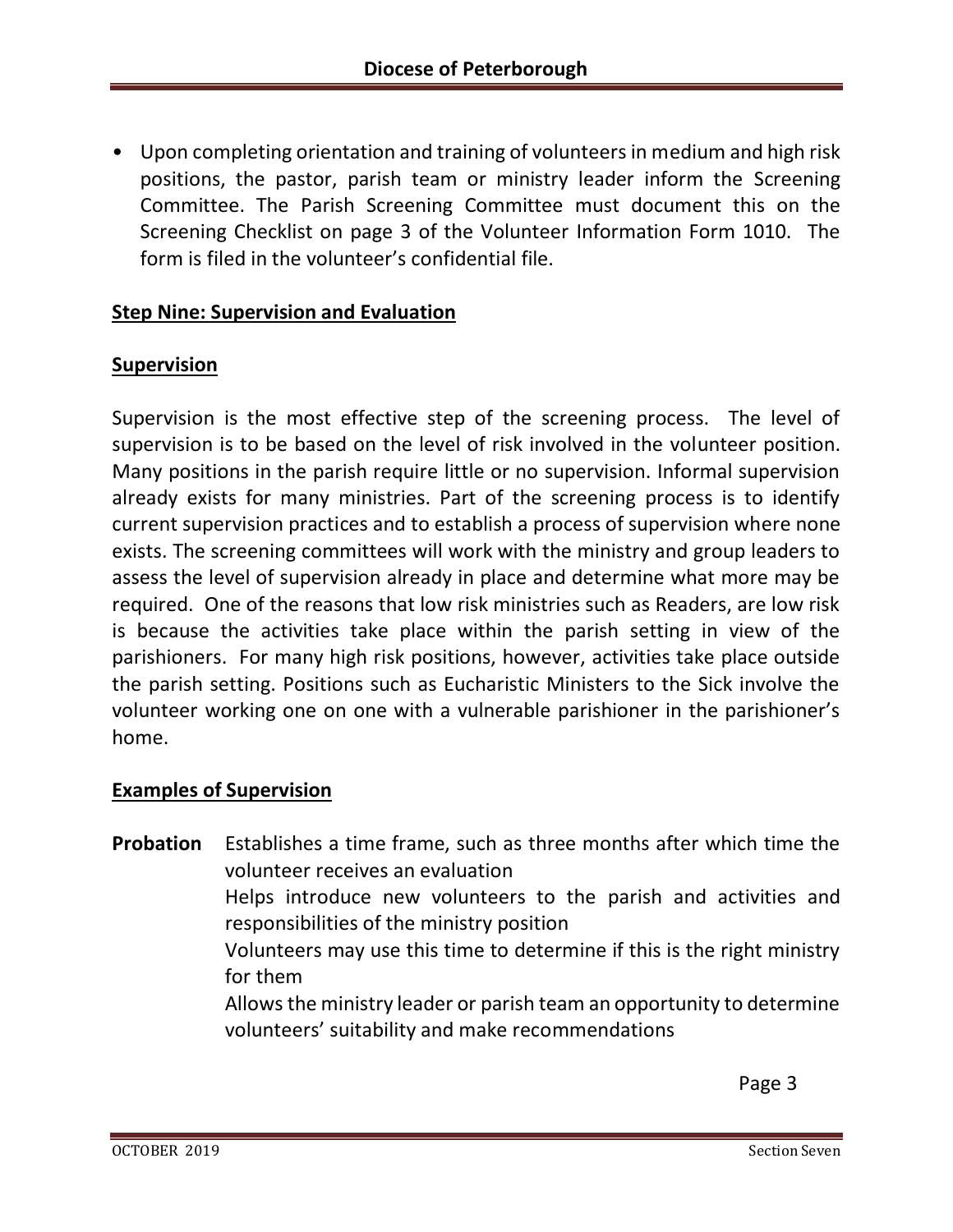#### **Buddy System**

- Provides new volunteers with experienced volunteers for guidance and support Provides immediate feedback
- Provides an immediate correction of inappropriate behaviour or actions

#### **Mentoring**

- Mentors act as a guide, coach and role model to a new volunteer
- Affirms the efforts of the volunteer
- Addresses any questions the volunteer may have and provides ongoing support

#### **Random spots checks**

- Offer periodic checks during one on one volunteer's activities
- Volunteers should be made aware that random checks will occur
- Provide supervision and on-going support to groups, (such as Youth Groups and Children's Liturgy)

#### **Check-ins**

- Volunteers report in to ministry leaders or other assigned supervisors after performing their duties off site
- Provide a safety measure to protect the volunteer
- Provide a contact person and information for emergency situations

#### **Evaluation**

Volunteers need to know that evaluation is a part of the ongoing screening process. Periodic evaluations can provide volunteers with support and a sense of achievement. In order to meet the needs of the parish community it is important to have an evaluation process in place. Programs are relevant when volunteers have an opportunity to provide feedback and suggestions. Ongoing evaluations can be combined with some of the forms of supervision such as at the interview at the end of the probation time, during mentoring and random spot checks.

#### **Purpose of Evaluations**

• discuss problems and develop positive approaches to correct them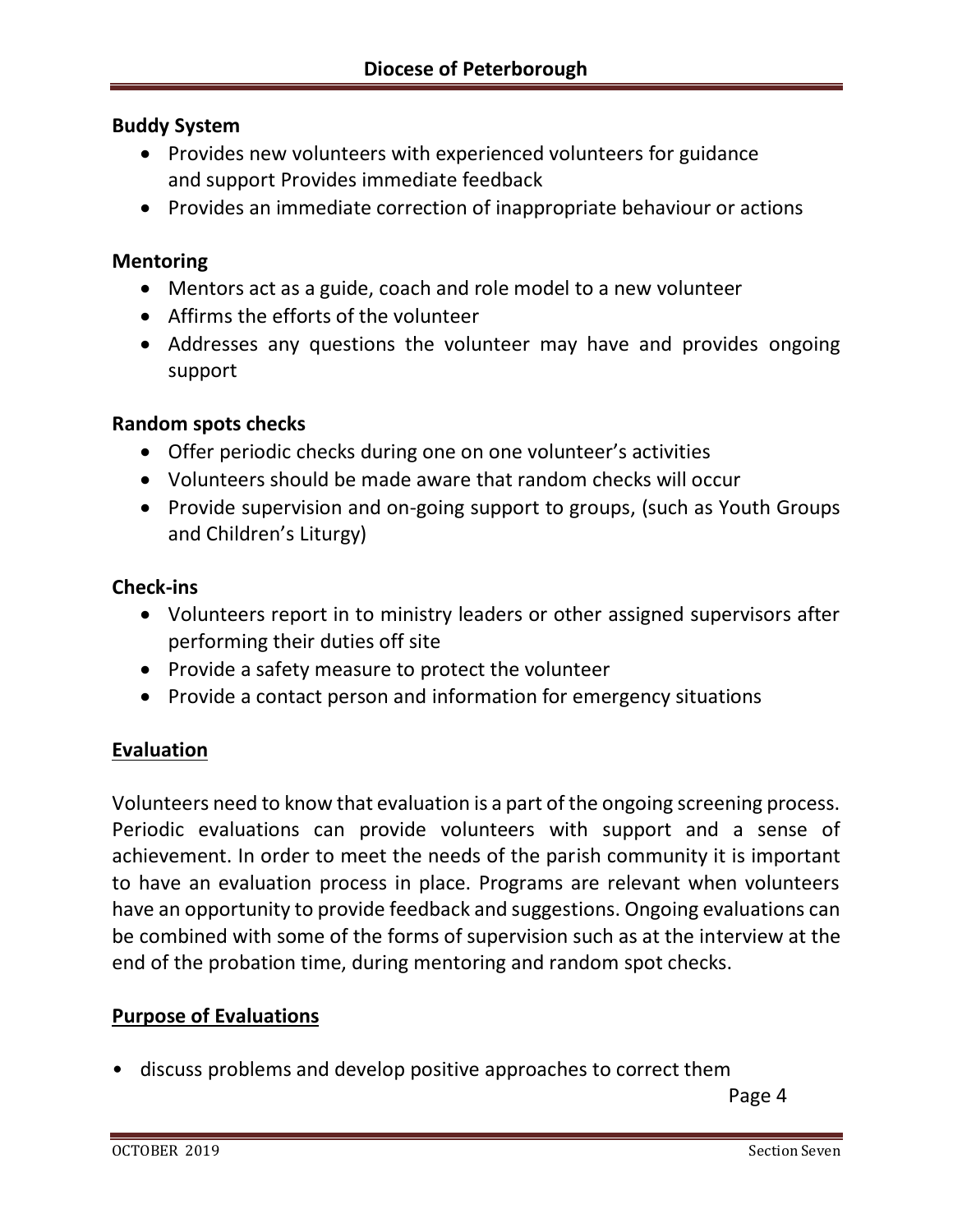- help manage risk and prevent harm
- protect all participants
- encourage and support the volunteers
- enlist the volunteers help in assessing the ministry or program
- keep the position description updated
- show appreciation to the volunteer
- provide clear details regarding inappropriate or unsatisfactory performance or behaviour.

# **Methods of Evaluation**

#### **Interviews**

- Carried out by the ministry leader and/or a member of the parish team or screening team
- Refer back to the position description and purpose of the ministry
- Provide feedback from the volunteer's experience in his or her ministry
- Provide an opportunity for the volunteer to make suggestions for improvement within the ministry
- Give feedback to the volunteer on his or her performance (please remember to accentuate the positive while clearly stating any concerns)
- Expresses appreciation for the volunteer's contributions on a personal level.

# **Personal Observations**

• Provide ongoing support while the volunteer is performing his or her duties

# **Volunteer Evaluation and Feedback Questionnaire**

- Allows the volunteer to express his or her satisfaction or concerns
- Is less time consuming for parish team than interviews
- May be used as the starting point for an interview.

Step nine includes examples of supervision and evaluation methods, but others may be used. When the supervision and evaluation methods have been established **Page 5** Page 5 (1999) and the set of the set of the set of the set of the set of the set of the set of the set of the set of the set of the set of the set of the set of the set of the set of the set of the set of the set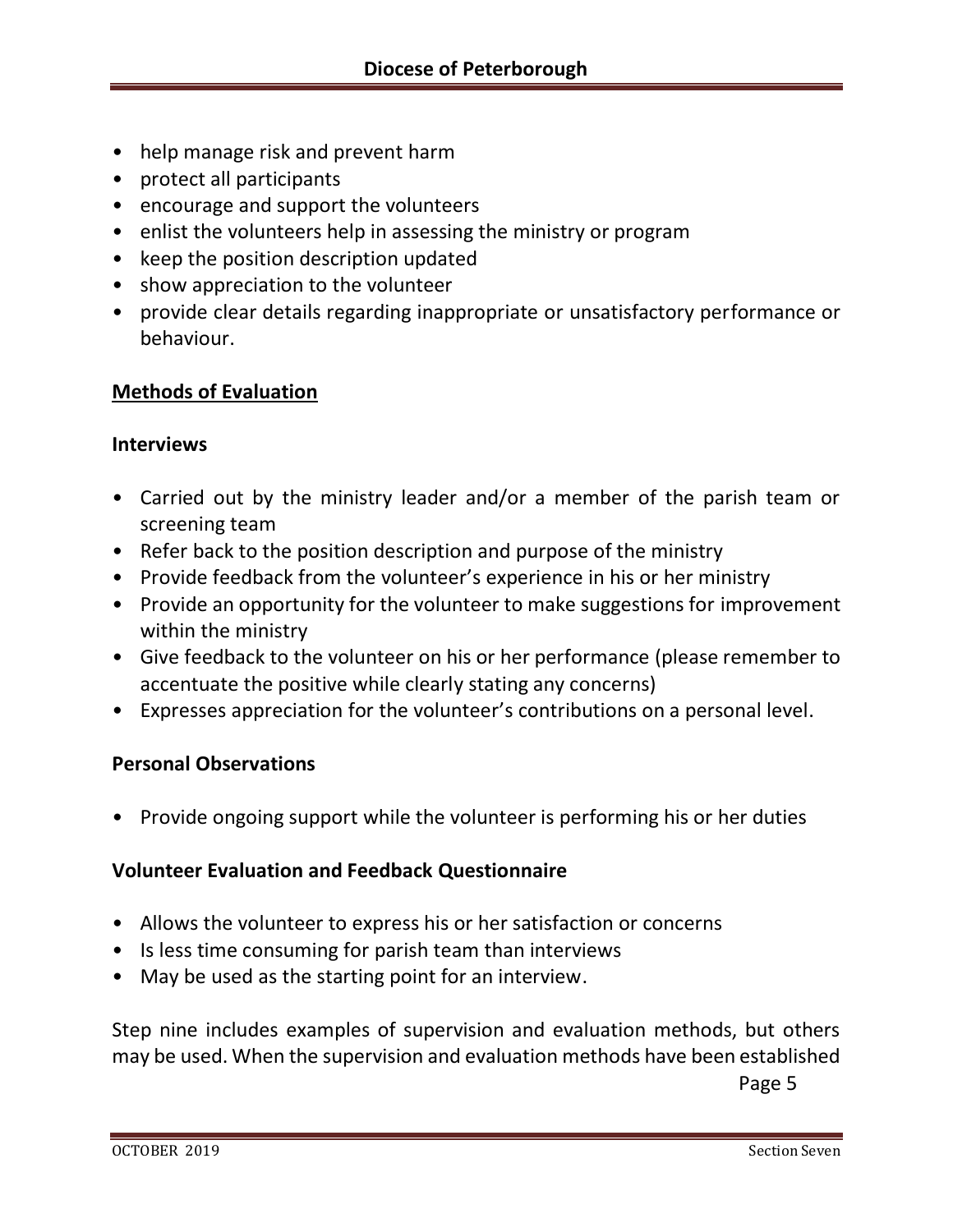for a ministry, these must be applied consistently to all volunteers within that ministry.

#### **Summary**

- Supervision is the most important step of the screening process.
- The level of supervision is based on the level of risk involved in the volunteer position.
- Documented evaluations are to be held at least once a year for high risk positions.
- Both the volunteer and those conducting the evaluation are to use evaluations to share feedback.
- All information collected is to be kept confidential and used only for the purpose of volunteer screening.
- The evaluation is to be documented and placed in the volunteer's file by the screening committee. This information is to be included on Page 3 of the Volunteer Information Form (1010).

#### **Step Ten: Participant Follow-up**

One of the most valuable sources of information about the nature of relationships between a volunteer and vulnerable participant is the participant. Parishes having regular contact with participants and family members can act as an effective deterrent to a volunteer who might do harm or behave in an inappropriate manner. Volunteers should be made aware that any follow-up activities are a part of the screening and risk management procedures. It is important to remember that it is the nature of the position and the inherent level of risk which dictates the need for screening and participant follow-up rather than the character of the volunteer. There are times when this follow-up would be of benefit to the volunteer to help ensure his or her safety. These measures are to be used for all high risk positions.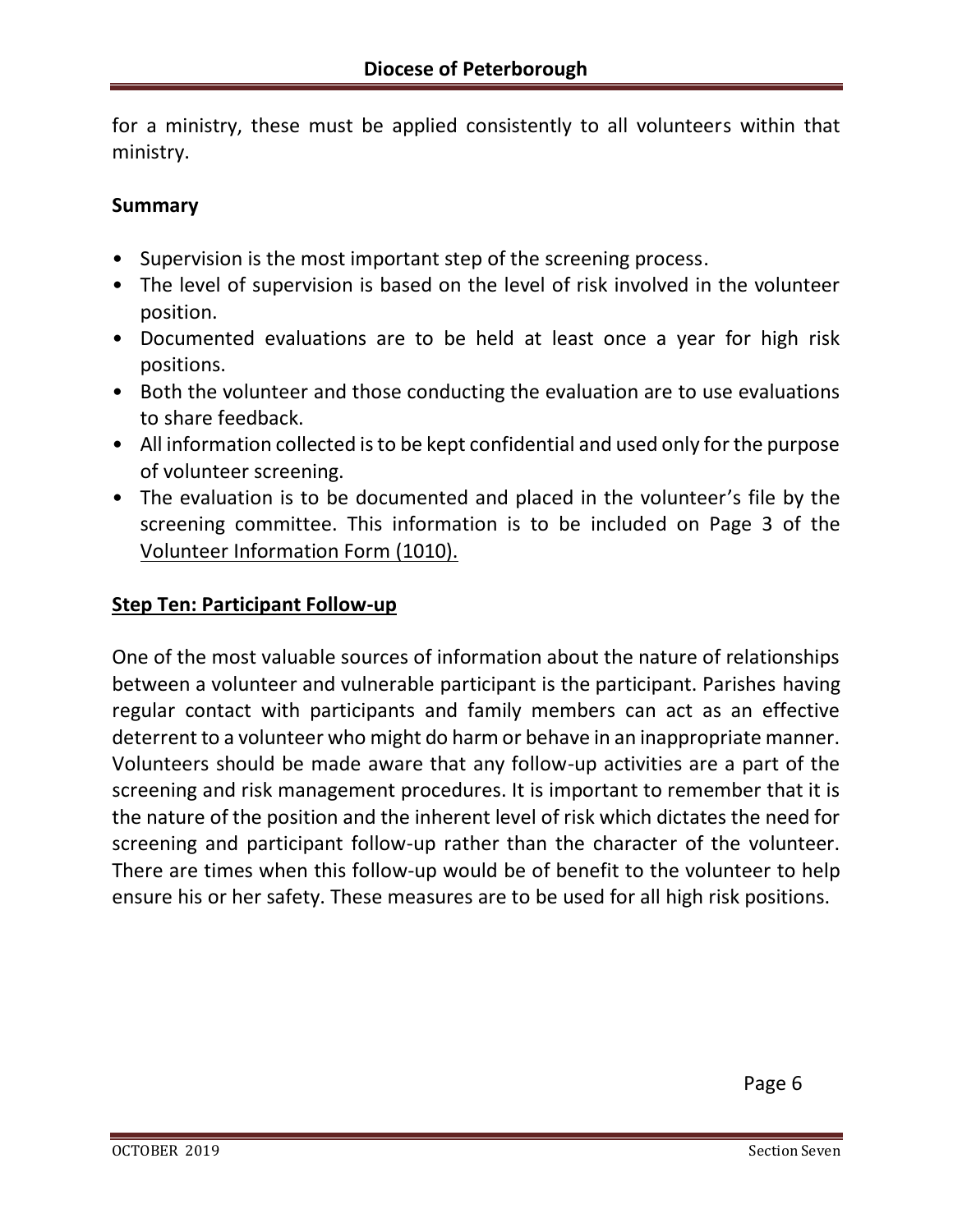#### **Random spot checks**

Make the volunteer aware that this type of follow-up will take place.

- Especially if a volunteer and a participant are usually one-on-one, conduct random spot checks by visiting the location when volunteer and participant are together
- Complete the Participant Follow-Up Report during the visit. Family members of the participant may be asked to help complete this Report.
- Document the visit and provide the screening team with this information. The screening team will keep this information in the volunteer's file.

#### **Telephone Checks**

- Not as effective as spot checks, but telephone checks are very beneficial.
- Listen carefully, not only to what the participant is saying but also to the tone
- Provides information about the work being done.
- Sends out a message about the importance of the task
- Allows the ministry leader to better match volunteer with participant (hours, needs, family involvement)
- Participants may feel more comfortable talking on the phone than in person.
- Document the phone call, complete the Participate Follow-up Report and provide the screening team with this information. The screening team will file this in the volunteer's file.

#### **Summary**

- The Participant Follow-Up Report may be completed by mail, phone or in person.
- This Report must be reviewed by the ministry leader or coordinator and they must follow-up any issues and complaints.
- Ministry leaders, parish teams, or screening committees will be responsible for follow-up. The screening team will be informed so they may document the follow-up in the volunteer's file.
- Participant follow-up is a risk management and screening measure that is utilized for everyone's protection.
- Follow-up is to be a regular occurrence for high risk ministries.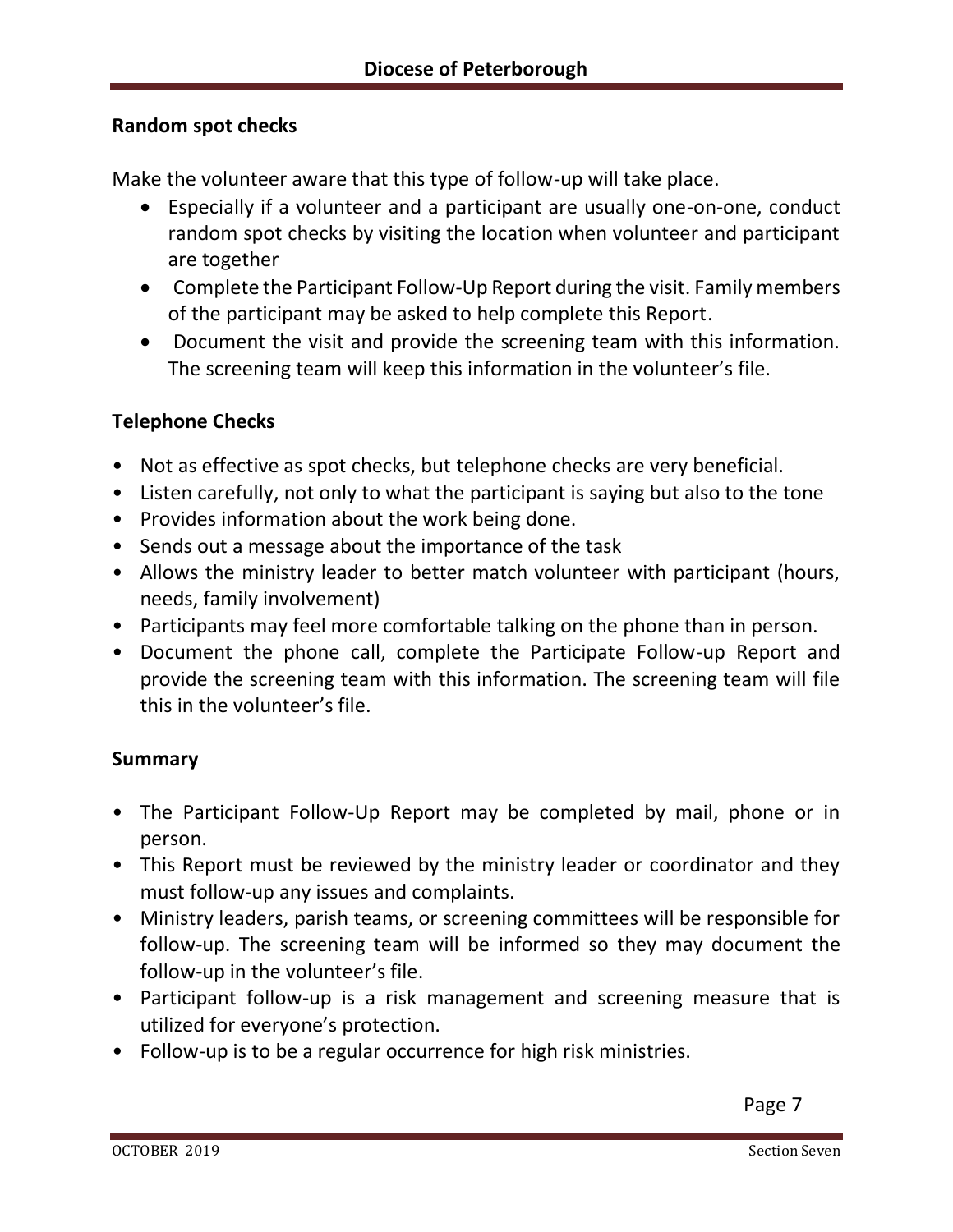# **Volunteer Recognition and Appreciation**

Volunteers are the lifelines of parishes. Without the time, effort and gifts of volunteers, the Church would not be able to fulfil its ministry to help those in need. It is important to recognize and show appreciation for the contributions of volunteers.

One way to let the volunteers know they have made a difference is to show appreciation for the work that they have done. Even the most unassuming volunteer wants to know that he or she makes a difference. Recognition activities provide a motivation for continuing commitment from parish volunteers. Recognition may be both formal and informal with events supported by the parish, as well as personal notes and communication from the parish team and/or the ministry leaders. Listening to volunteers, encouraging creativity and asking for feedback helps the volunteers to know they are valued for their ideas as well as their hard work.

#### **Ideas to recognize and show appreciation to volunteers:**

- Know the volunteers by name
- Thank volunteers individually and publicly (from the pulpit, at an appreciation event, in the bulletin)
- Send a thank you card (send one to the families too!)
- Phone them just to talk or thank them.
- Smile
- Give volunteers the necessary training to perform well and comfortably
- Give volunteers tasks suited to their gifts and talents
- Plan a volunteer celebration (social, retreat)
- Offer volunteers opportunities for professional development
- Create a yearbook and/or photo album for each volunteer
- Produce a video of the work done by the volunteers
- Celebrate anniversaries of a volunteer's years of service
- Provide the volunteers with coffee and treats while working
- Ask volunteers for feedback
- Give volunteers feedback

**Page 8** Page 8